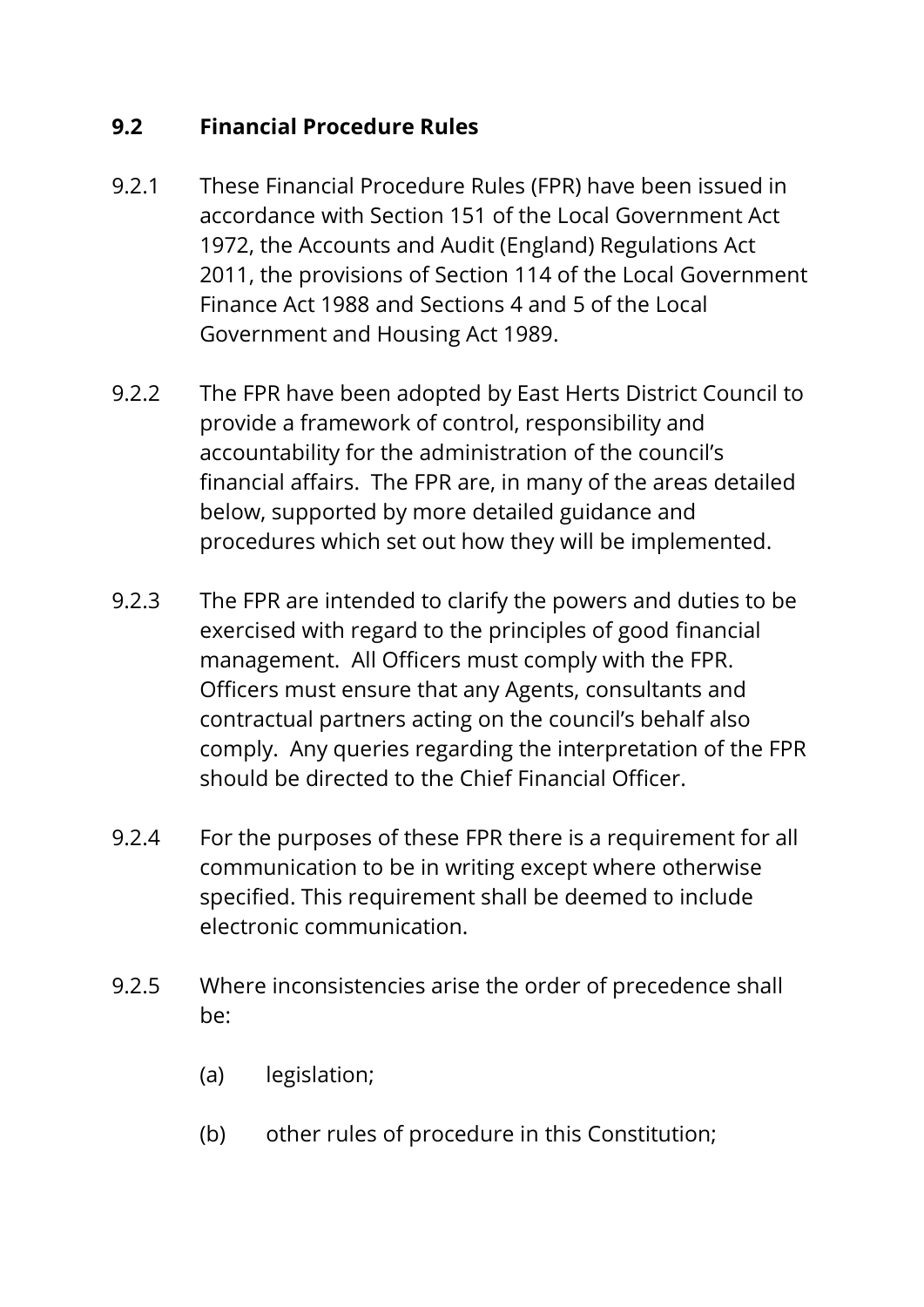- (c) Scheme for the Responsibility for Functions (Section 10 of this Constitution); then
- (d) Financial Procedure Rules.
- 9.2.6 Financial delegations

All Officers must operate within the council's Scheme of Financial Delegations as listed in Appendix 1. As a general principle, financial decisions will be taken at the lowest level allowable within the officer and Member hierarchy in the scheme. $1$ 

9.2.7 Officer responsibilities for financial management

The Chief Financial Officer is responsible for administering the financial affairs of the council and for establishing proper systems of internal control.

- 9.2.8 The Chief Financial Officer shall:
	- (a) ensure that the policies of the council and statutory requirements are adhered to;
	- (b) ensure that the business of the council is carried out in an orderly, efficient and effective manner;
	- (c) ensure that the council's records are complete and accurate;
	- (d) ensure financial information and reporting is timely and accurate;

<sup>1</sup>  $1$  It should also be noted that the council has an authorised signatory list which lists specific values for delegated Council staff.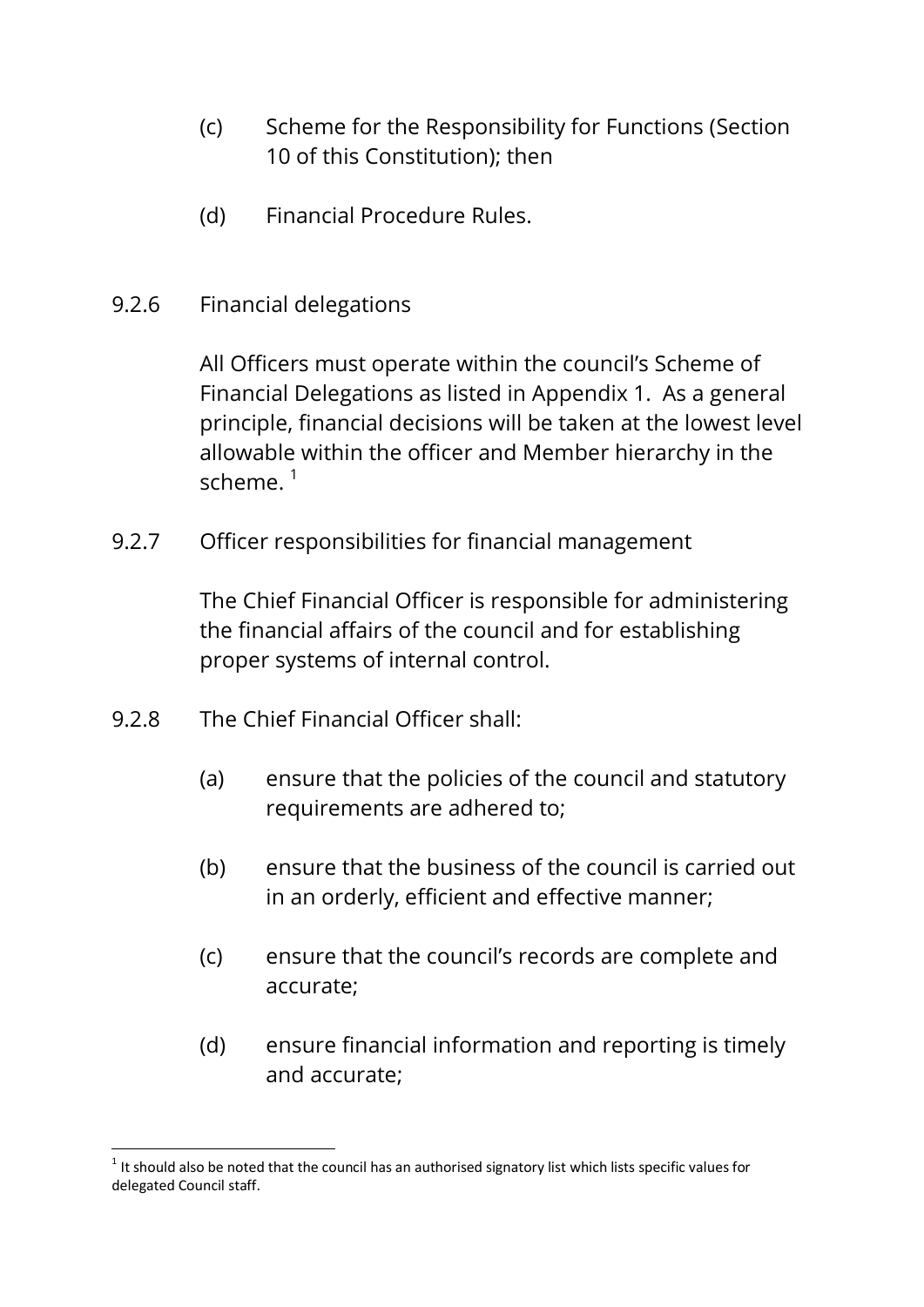- (e) ensure the assets of the council are safeguarded;
- (f) make and control arrangements for the payment of the council's creditors and for the collection, custody and accounting of all monies received by the council;
- (g) establish an adequate and effective internal audit of the council's accounting records and system(s) of internal control;
- (h) have access to all records, cash or other council property as required for audit purposes. If required the Chief Financial Officer may also request access to such information and explanations from any officer or Member as may be necessary for audit purposes;
- (i) prepare and publish the annual accounts of the council in accordance with statutory requirements and the policies of the council; and
- (j) have responsibility for making all statutory returns and the like to HM Revenues and Customs in relation to Value Added Tax, and for the obtaining and giving of advice and guidance to the council and Heads of Service on all tax matters.
- 9.2.9 The Chief Financial Officer is the Officer designated by the Council as being responsible under section 151 of the Local Government Act 1972 for the proper administration of the council's financial affairs.
- 9.2.10 The role of budget holders

Budget holders are Officers who are responsible for monitoring a budget, including determining expenditure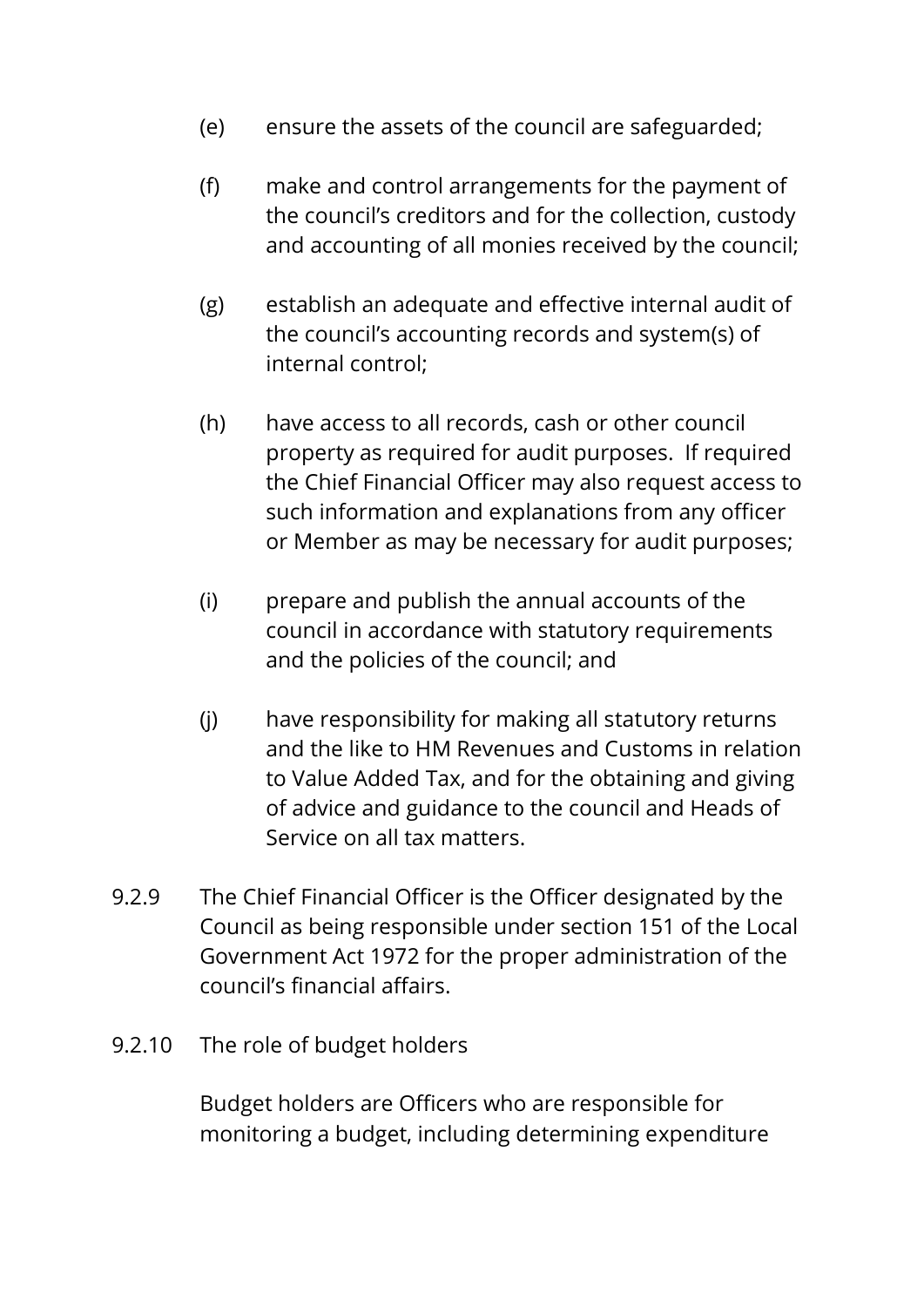from and/or income posted to that budget. Budget holders may be at any level within the council.

- 9.2.11 Budget holders shall:
	- (a) maintain financial records and accounts that can be accessed by the Chief Financial Officer when required. The financial records shall be retained by budget holders for such periods as required for council or statutory purposes. Records should, wherever possible, be stored on the financial management system;
	- (b) in consultation with the Chief Financial Officer ensure that all financial affairs of the council are managed in a properly controlled environment and compliant with the council's Information Security Policy;
	- (c) manage budgets, including forecasting annual spend, using the council's financial management system. This will enable the Chief Financial Officer to maintain effective control and audit of the financial affairs of the council;
	- (d) designate Officers to be responsible for authorising financial transactions on their behalf if and when required. Budget holders must inform the Chief Financial Officer of all Officers with delegated financial responsibilities; and
	- (e) be responsible for ensuring the correct treatment of Value Added Tax on all accounts payable and all invoices raised.
- 9.2.12 Officer roles regarding financial reporting and investigation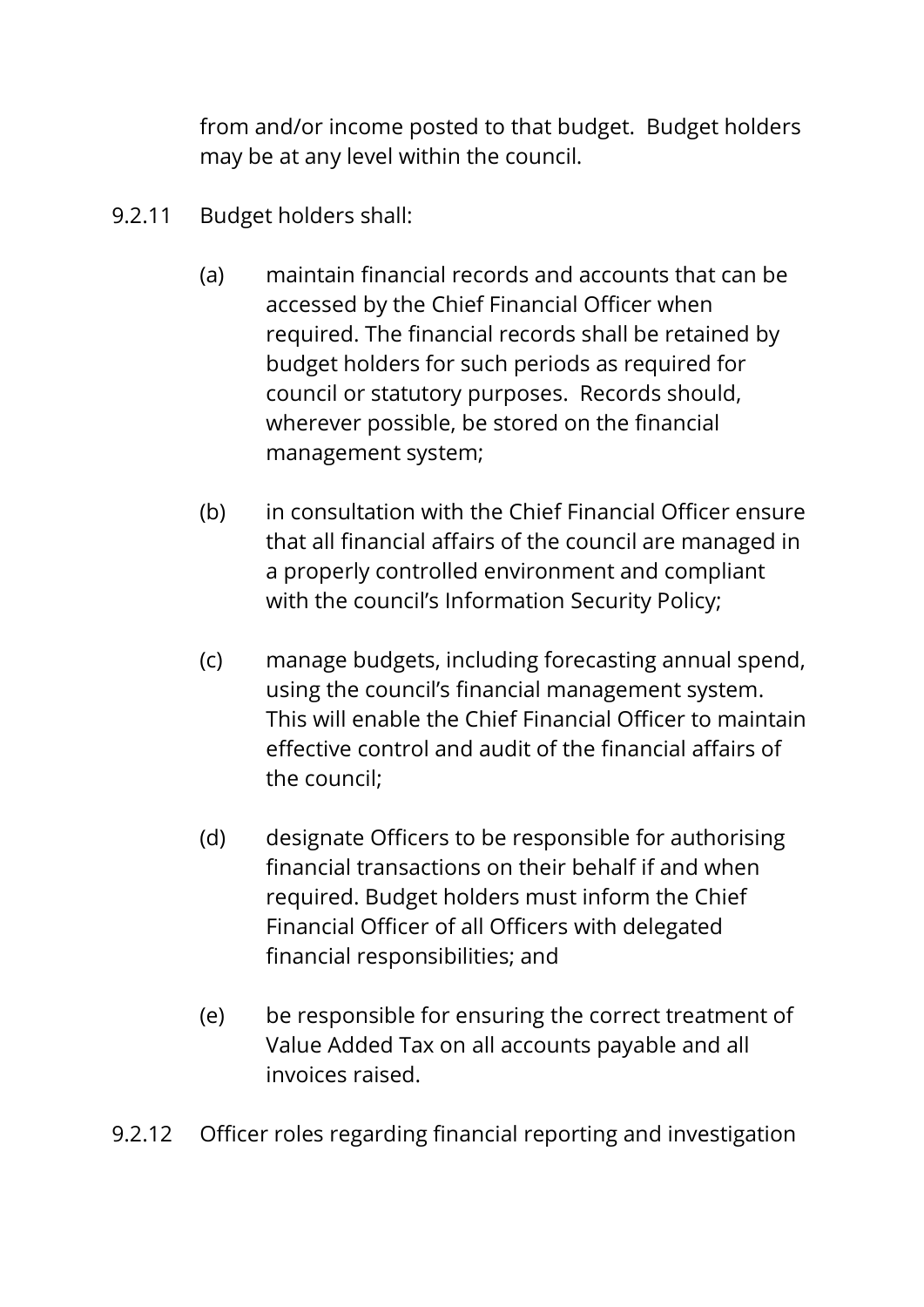Any officer who suspects any financial irregularity should raise his or her concerns with his or her line manager or a member of the council's Leadership Team in accordance with the Whistleblowing Policy. The Chief Executive, the Monitoring Officer and the Chief Financial Officer will take such steps as they consider necessary by way of investigation and report.

- 9.2.13 The Chief Financial Officer shall control the issue and use of controlled stationery. Controls on the use of such stationery must be adequate to enable usage to be traced and to prevent incorrect or fraudulent usage.
- 9.2.14 Budget holders shall be responsible for the security and use of controlled stationery and are not permitted to obtain controlled stationery other than in accordance with the internal arrangements set out by the Chief Financial Officer.

#### **9.3 Banking arrangements**

- 9.3.1 The Chief Financial Officer shall make and control arrangements as necessary for the operation of banking services for the council.
- 9.3.2 All monies received on behalf of the council should be brought to the attention of the Chief Financial Officer and banked in accordance with their instructions.
- 9.3.3 The Chief Financial Officer shall arrange payments or transfers to and from the council's bank accounts by the use of electronic methods.
- 9.3.4 The Chief Financial Officer shall ensure that all bank accounts and credit cards operated by the council are reconciled at intervals of no longer than one calendar month.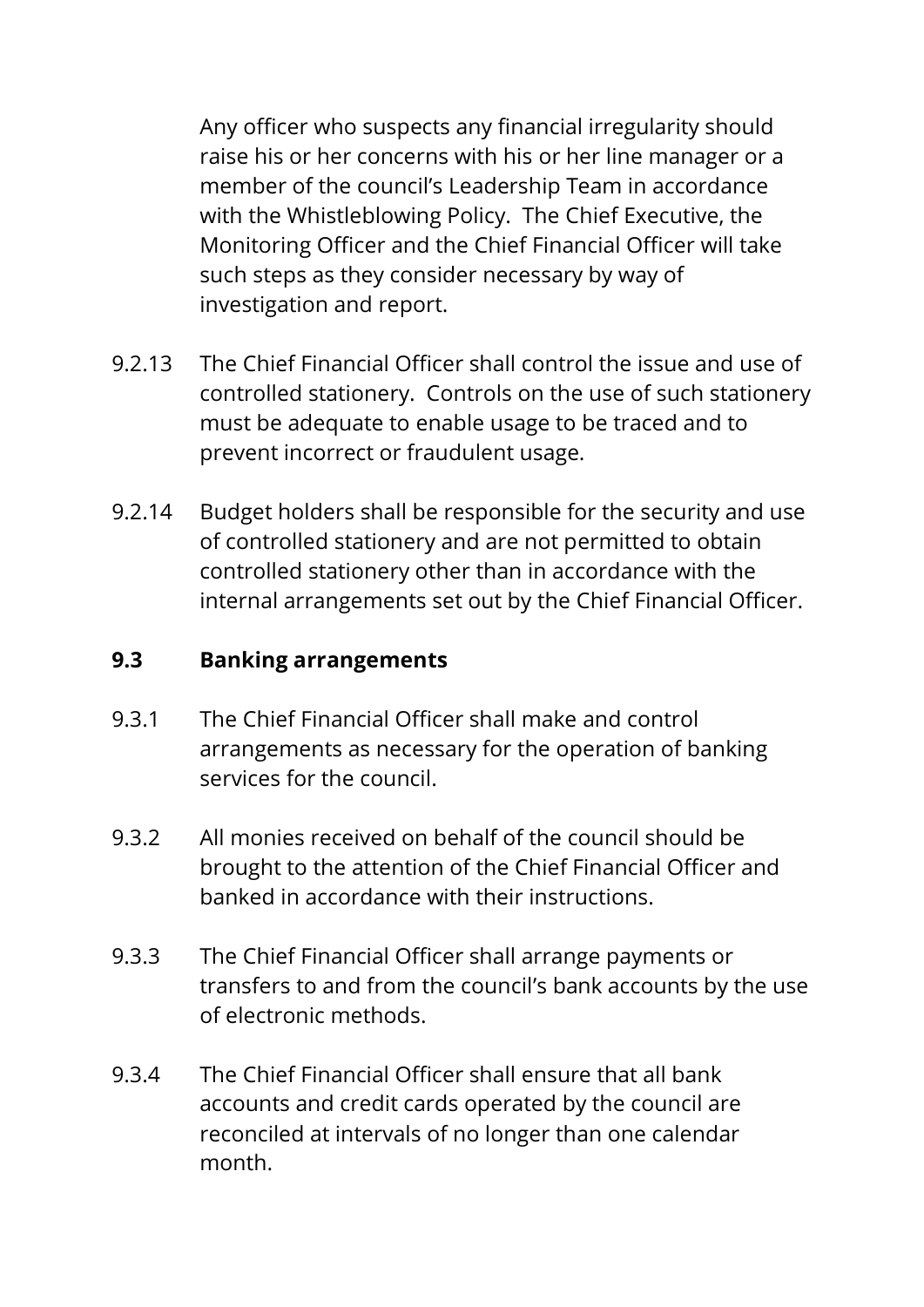# **9.4 Forward financial planning**

- 9.4.1 The Chief Financial Officer will prepare for the Executive, a timetable each year for the preparation, submission and approval of the forward financial plan covering revenue budgets and capital expenditure.
- 9.4.2 The Chief Financial Officer will ensure that the forward financial plan is prepared in accordance with the timetable and any guidelines issued by the Executive.
- 9.4.3 The Executive shall consider the proposed forward financial plan and each year shall submit appropriate recommendations to the Council. The report shall include a recommendation as to the council tax to be levied in the following financial year.
- 9.4.4 The Chief Financial Officer shall provide financial information in an appropriate form for the continuous monitoring and control of financial activities of the council by the Executive and each Committee with finances allocated to it.
- 9.4.5 The Chief Financial Officer shall inform the Executive of any significant variation to the financial plan during the financial year. If for any reason any budget of approved expenditure may be exceeded or the estimated income not reached, the Chief Financial Officer shall inform the Executive or relevant Committee together with a proposal to address the situation.
- 9.4.6 Any proposal to incur expenditure, either capital or revenue, above those limits set out in the council's budget and policy rules, that is not included in the existing financial plan or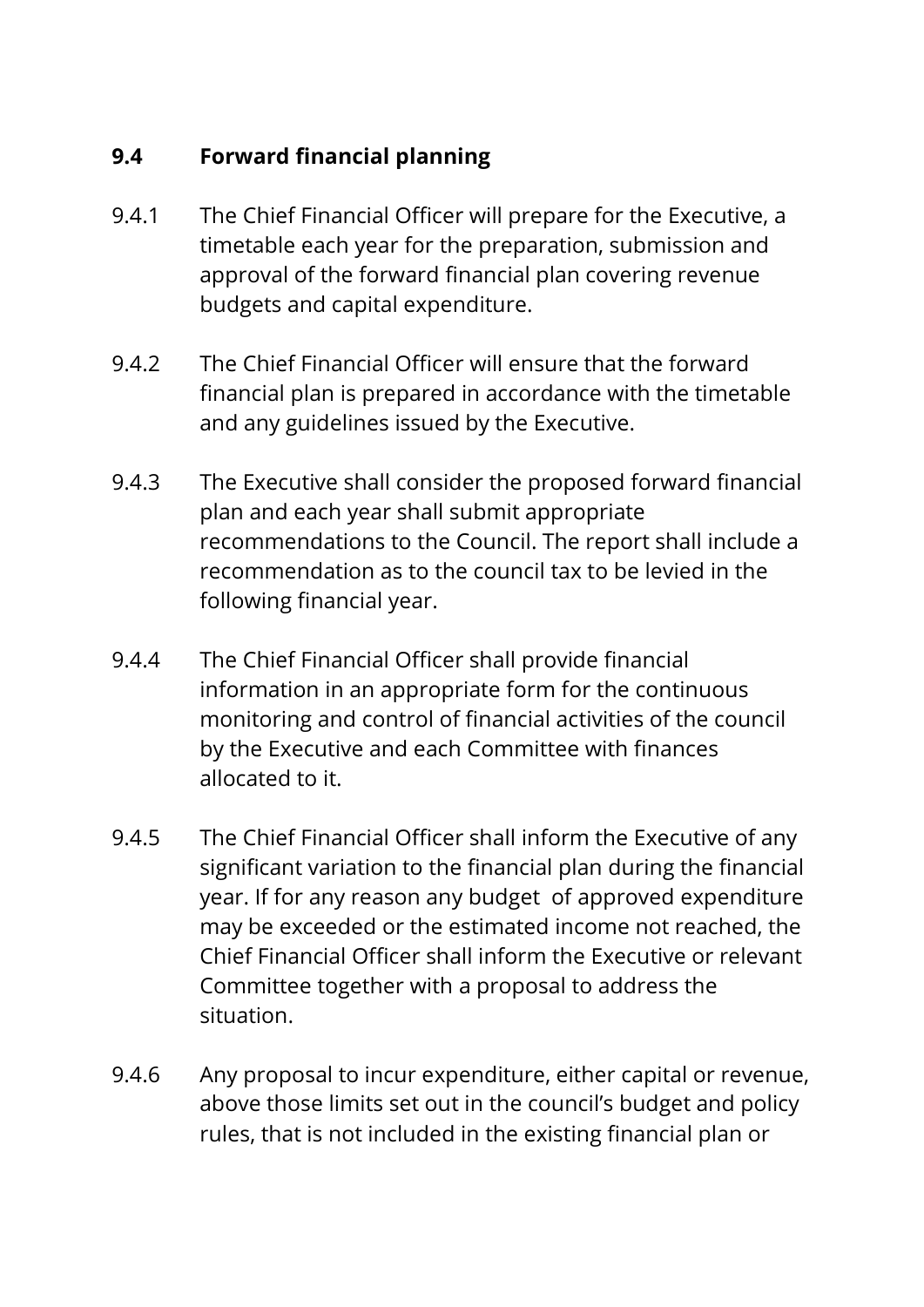budget shall be delegated to the relevant Committee or Officer as stated in Appendix 1.

## **9.5 Expenditure**

## 9.5.1 Official orders

Official orders shall be issued using the council's financial system, for all works, goods or services to be supplied to the council except for supplies of public utility services, for periodical payments such as rent or rates, for petty cash purchases or other exemptions approved by the Chief Financial Officer.

- 9.5.2 Procurement of works, goods or services to be supplied to the council shall be completed in accordance with the council's Contract Procedure Rules.
- 9.5.3 Official orders shall specify the nature and quantity of goods, services, or works required, any relevant contract, and the agreed prices.
- 9.5.4 Official orders shall not be issued for works, goods or services unless the cost is within an approved estimate or other financial provision.
- 9.5.5 Certificates for payment

All certificates for payment shall be authorised for payment by the signature, or electronic signature, or via the approval facility on the council's financial management system, of the appropriate budget holder or other authorised signatory, as agreed by the Chief Financial Officer. Such authorisation shall imply that: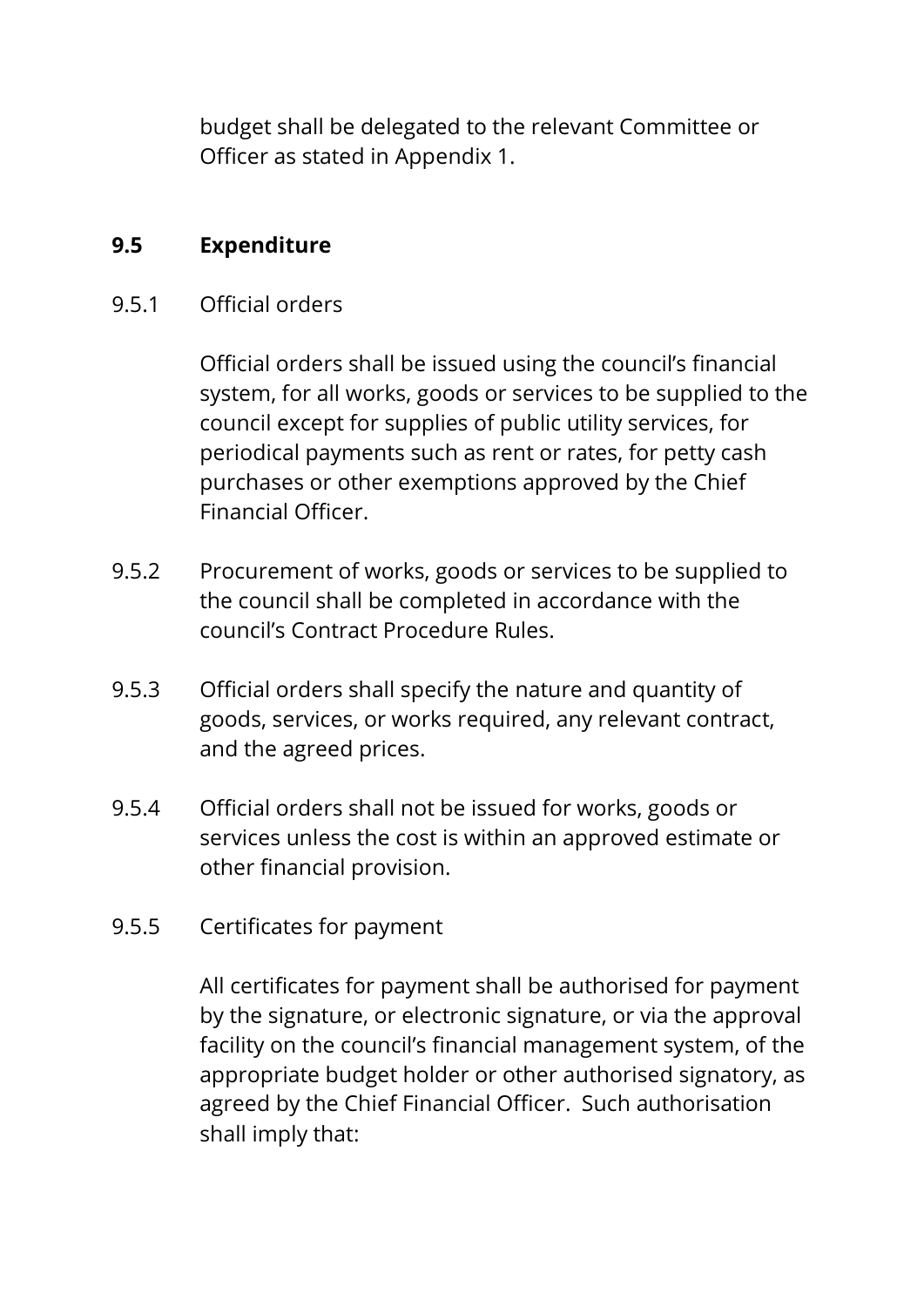- (a) the expenditure is within an approved estimate or other financial provision;
- (b) the expenditure has been coded to the correct financial heading;
- (c) the goods, services or works have been supplied and are satisfactory;
- (d) appropriate prices have been charged for the goods, services or works;
- (e) all conditions imposed by the order or contract agreement have been substantially complied with;
- (f) where applicable Value Added Tax, Construction Industry Tax or any other relevant taxation requirements are complied with;
- (g) the certificate for payment has not previously been passed to the Chief Financial Officer for payment; and
- (h) appropriate entries have been made in all relevant inventories, stock records or asset registers.
- 9.5.6 To reduce multiple certificates for payment, budget holders should aim to agree payment within 30 days of receipt of invoice. Invoices will be paid by BACS or other electronic funds transfer.
- 9.5.7 The Chief Financial Officer shall examine accounts passed for payment and shall make such enquiries and receive such information as necessary to establish that the payments are in order.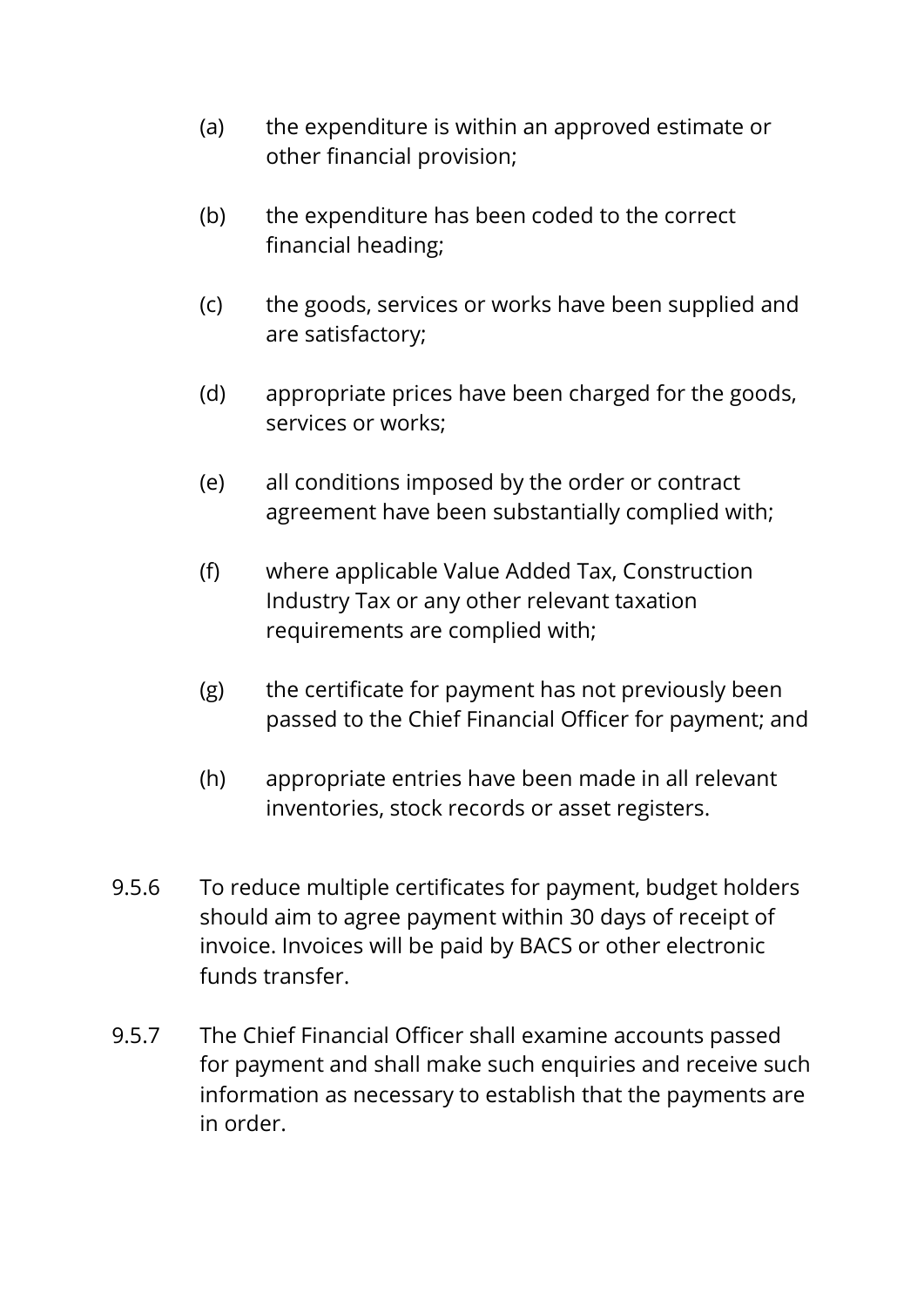- 9.5.8 The Chief Financial Officer may provide advance accounts to designated Officers for petty cash or for change float purposes.
- 9.5.9 The maximum limit of advance accounts shall be agreed with the Chief Financial Officer and not exceeded without permission of the Chief Financial Officer. Appropriate safes and other receptacles shall be provided as required.
- 9.5.10 The Officers responsible for advance accounts shall maintain a record of their transactions in the form and manner required by the Chief Financial Officer.
- 9.5.11 Payments from advance accounts shall be limited to minor items of expenditure not exceeding £20. The claim must be supported by a receipted voucher and properly authorised claim form.
- 9.5.12 Officers with responsibility for an advance account shall be required to provide information about the state of the account to the Chief Financial Officer as necessary.
- 9.5.13 If the advance account is no longer required or an officer ceases to be responsible for holding an account, the relevant budget holder shall ensure that the balance of the advance account is returned to the Chief Financial Officer.

#### **9.6 Income**

9.6.1 Budget holders shall notify the Chief Financial Officer of all money due to, or expected by, the council. This includes sponsorship or grant income, contracts, leases and other agreements entered into which involve the receipt of monies.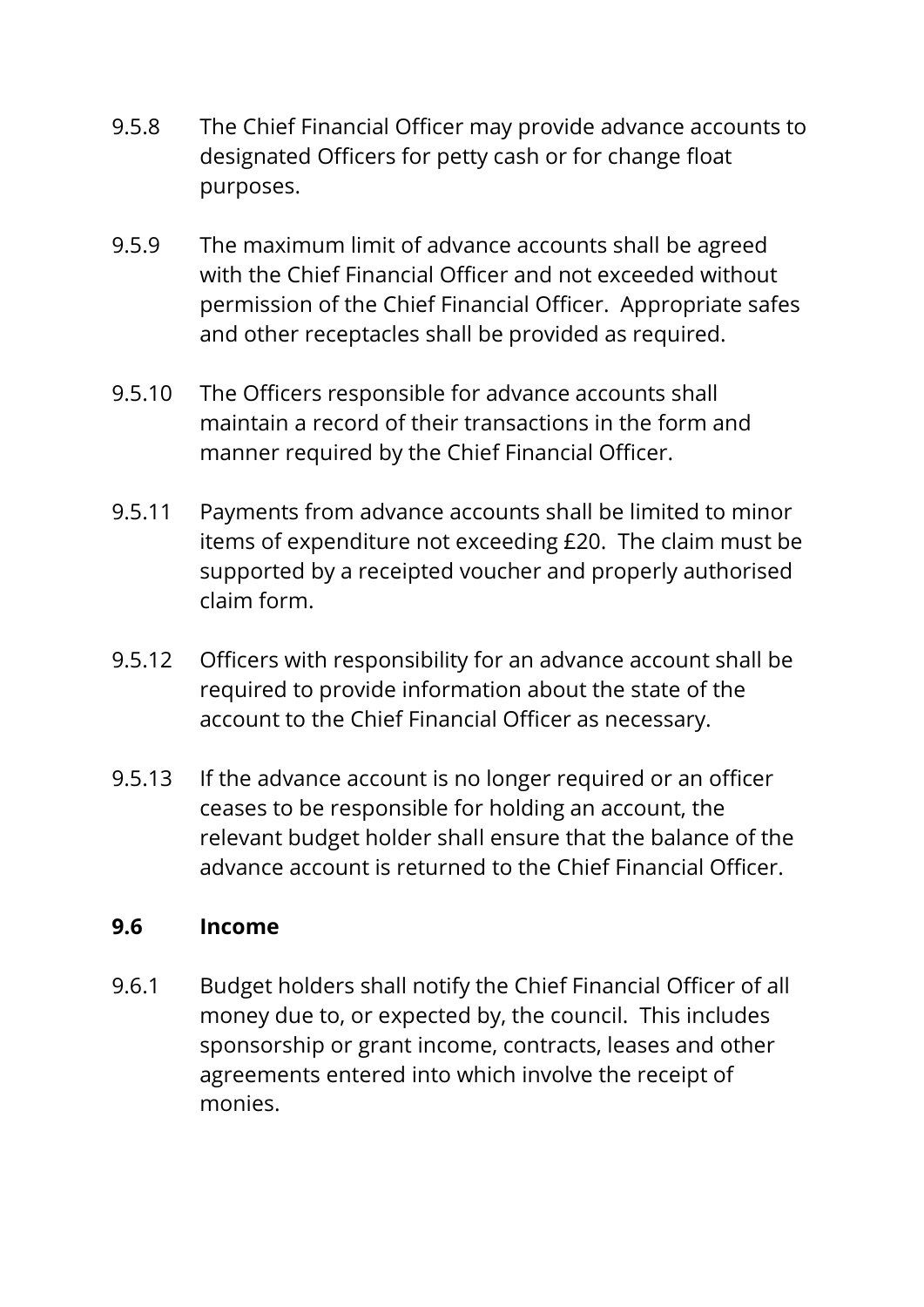- 9.6.2 Where cheques are paid in, the amount of each cheque and a reference to enable the cheque to be traced shall be recorded on the banking paying-in-slip or a format agreed with the Chief Financial Officer.
- 9.6.3 An official receipt is a written or printed acknowledgement given on behalf of the council for monies received. Such acknowledgement shall be given from a cash receipting system which has been approved for use by the Chief Financial Officer.
- 9.6.4 All monies shall be held and transported securely in accordance with any requirements from the Chief Financial Officer.
- 9.6.5 Each budget holder is responsible for ensuring that accounts are promptly and accurately raised in respect of charges for work done or goods or services supplied. This includes cases where sponsorship money or grant income is due.
- 9.6.6 The Chief Financial Officer may write off irrecoverable debts up to a limit of £50,000 in any one case. Irrecoverable debts in excess of this amount shall be referred to the Executive.

## **9.7 Contracts**

- 9.7.1 All contracts made for and on behalf of the council shall be subject to the Contract Procedure Rules, these Financial Procedure Rules and any other statutory provision, except in circumstances where the council is acting as an Agent for another organisation which specifically directs otherwise.
- 9.7.2 The Chief Financial Officer shall maintain a register of payments due and made under formal contracts over £50,000 to show the state of account on each contract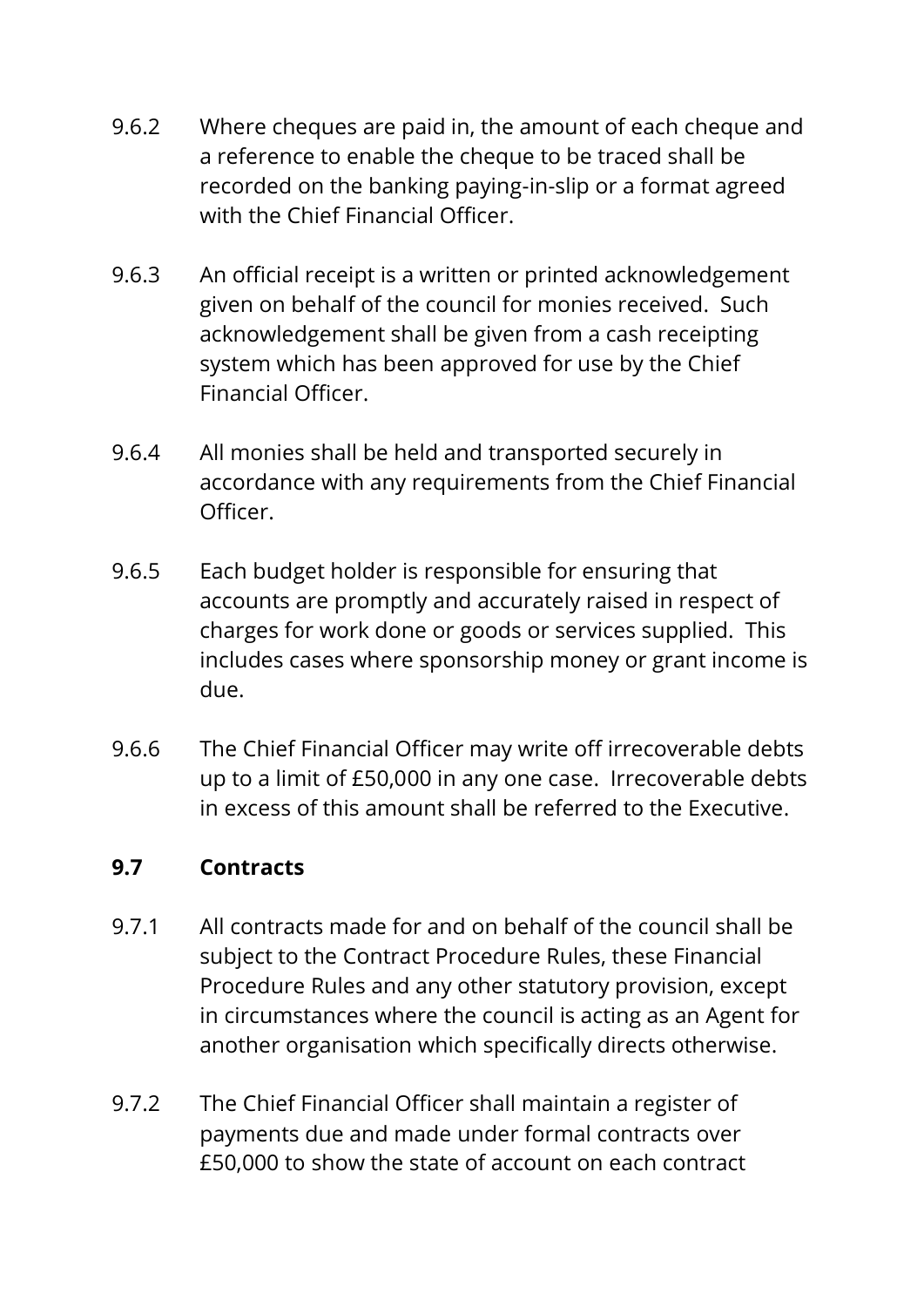between the council and the contractor, together with any other payments.

- 9.7.3 Payment on account of the contract sum shall be made only on a certificate signed by the appropriate budget holder. The certificate shall show, as a minimum, the total amount of the contract, the value of work executed to date, retention money, amount paid to date and the amount now certified.
- 9.7.4 Before a certificate for final payment under a contract is paid, the appropriate budget holder shall produce to the Chief Financial Officer a detailed written statement of account, together with such other documents as may be required.
- 9.7.5 Subject always to the council's Contract Procedure Rules in paragraphs 9.12 – 9.30 of this Constitution, the appropriate budget holder shall be empowered to authorise a variation or addition to a contract. Where the variation or addition is estimated to result in a material increase, that is the higher of 5% of the contract value or £10,000, it must be approved in advance by the Chief Financial Officer.
- 9.7.6 Where completion of a contract is delayed, except for reasons qualifying for an extension of the contract, it shall be the duty of the budget holder to supply the Chief Financial Officer with all necessary information to allow the correct amount of Liquidated and Ascertained Damages to be claimed.

## **9.8 Treasury Management**

9.8.1 The council has adopted the Charted Institute of Public Finance and Accountancy (CIPFA) Code for Treasury Management in Local Authorities. If deemed necessary, the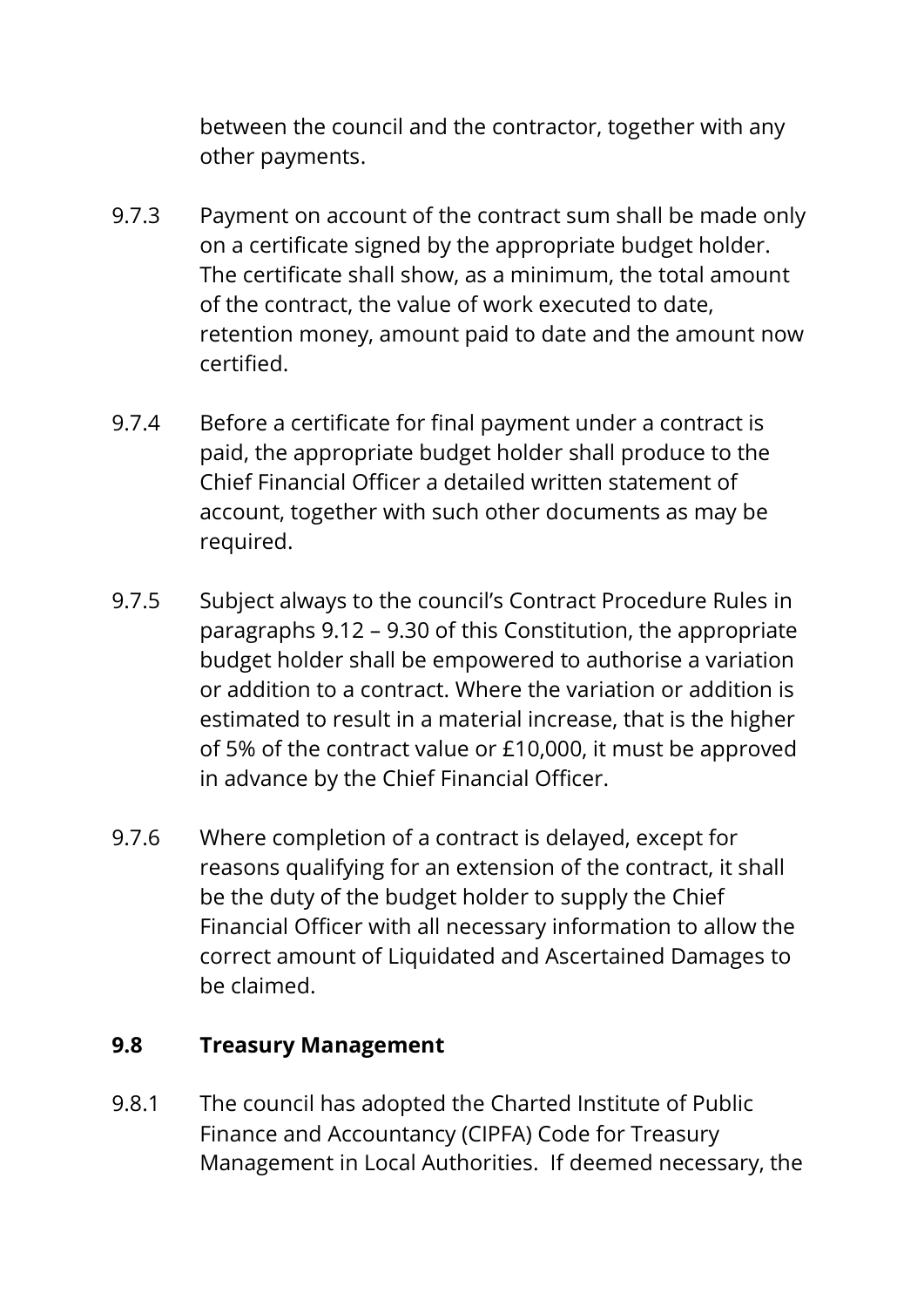Chief Financial Officer shall advise the Executive of any significant amendment to the CIPFA Code.

- 9.8.2 The Chief Financial Officer shall be authorised to make investment, borrowing and financing decisions on behalf and in the name of the council. All decisions shall be taken in accordance with the council's Treasury Management Investment Strategy.
- 9.8.3 All monies held by the council shall be aggregated for the purposes of treasury management and shall be under the control of the Chief Financial Officer.
- 9.8.4 All investments and borrowing, including for any trust administered by the council, shall be made in the name of the council and any deeds relating to such funds shall be deposited with the Monitoring Officer or otherwise as deemed appropriate by the Chief Financial Officer.
- 9.8.5 The Chief Financial Officer is given the authority to deal with any emergency situation that may arise in relation to any matters not already delegated within the Treasury Management Policy. Use of emergency authority will be reported at the next meeting of the Executive.

## **9.9 Staffing**

- 9.9.1 The Head of Human Resources and Organisational Development shall make and control arrangements for the payment of salaries, wages, expenses and benefits to Officers in accordance with the approved salary scales and wage rates.
- 9.9.2 The Head of Human Resources and Organisational Development shall be provided with the appropriate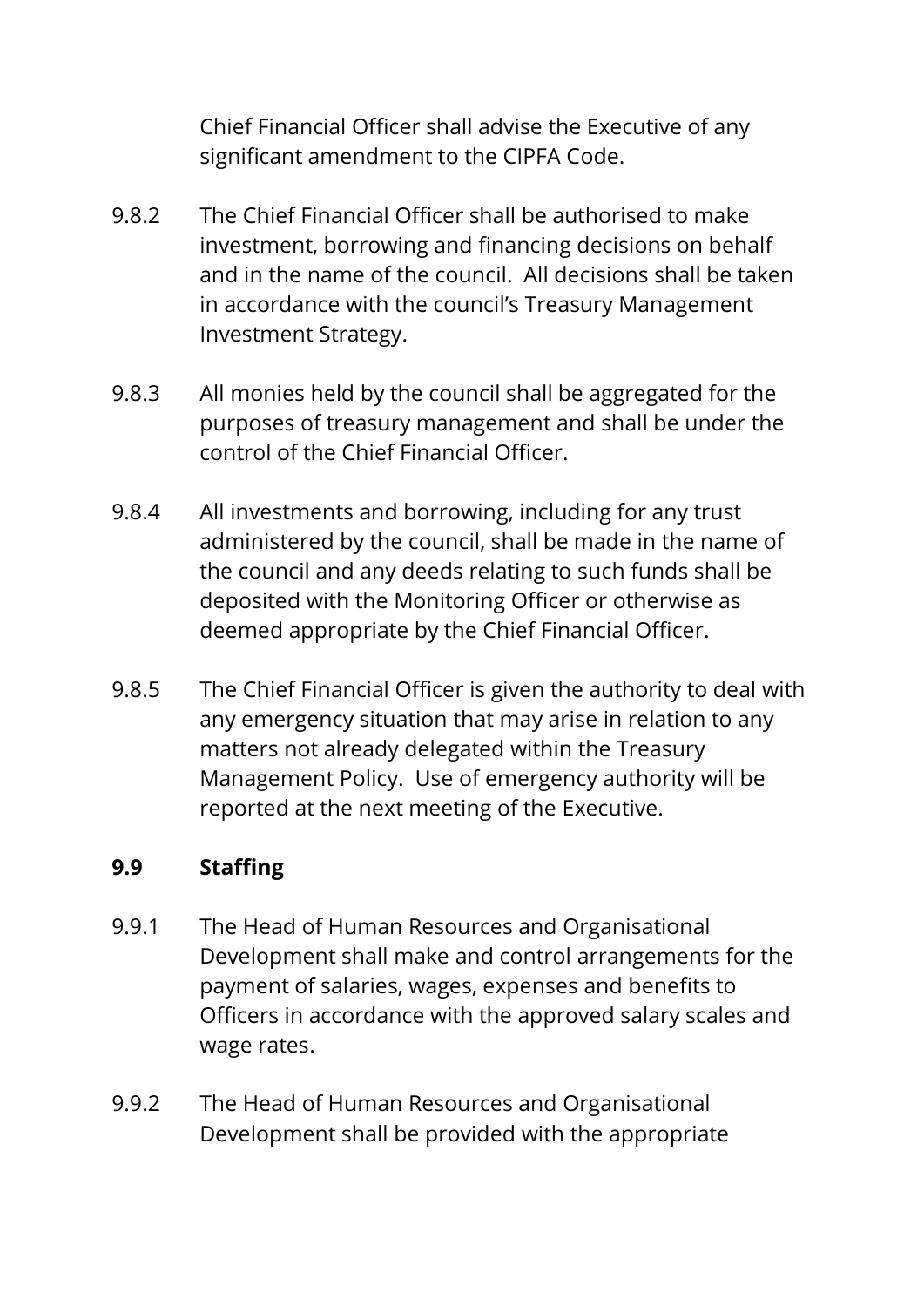documentation required to ensure the payment of salaries, wages, pensions and other expenses due to Officers.

- 9.9.3 All claims for payment must be made as soon as possible and in no circumstances should a claim be delayed for more than three months after the date on which the work was done or the expenses incurred.
- 9.9.4 Matters which affect officer payments shall be referred directly to the Head of Human Resources and Organisational Development. Notification shall include:
	- (a) details of all appointments, resignations, dismissals, suspensions, secondments and transfers;
	- (b) details of any training;
	- (c) changes in remuneration except for national pay increases;
	- (d) absence from duty for sickness or other reason, apart from approved leave; and
	- (e) information necessary to maintain records for pension, income tax, national insurance and the like.
- 9.9.5 The Head of Human Resources and Organisational Development shall maintain appropriate records and make arrangements for the payment of sums due to Members in accordance with the Allowance Scheme approved by the Council.

#### **9.10 Insurance**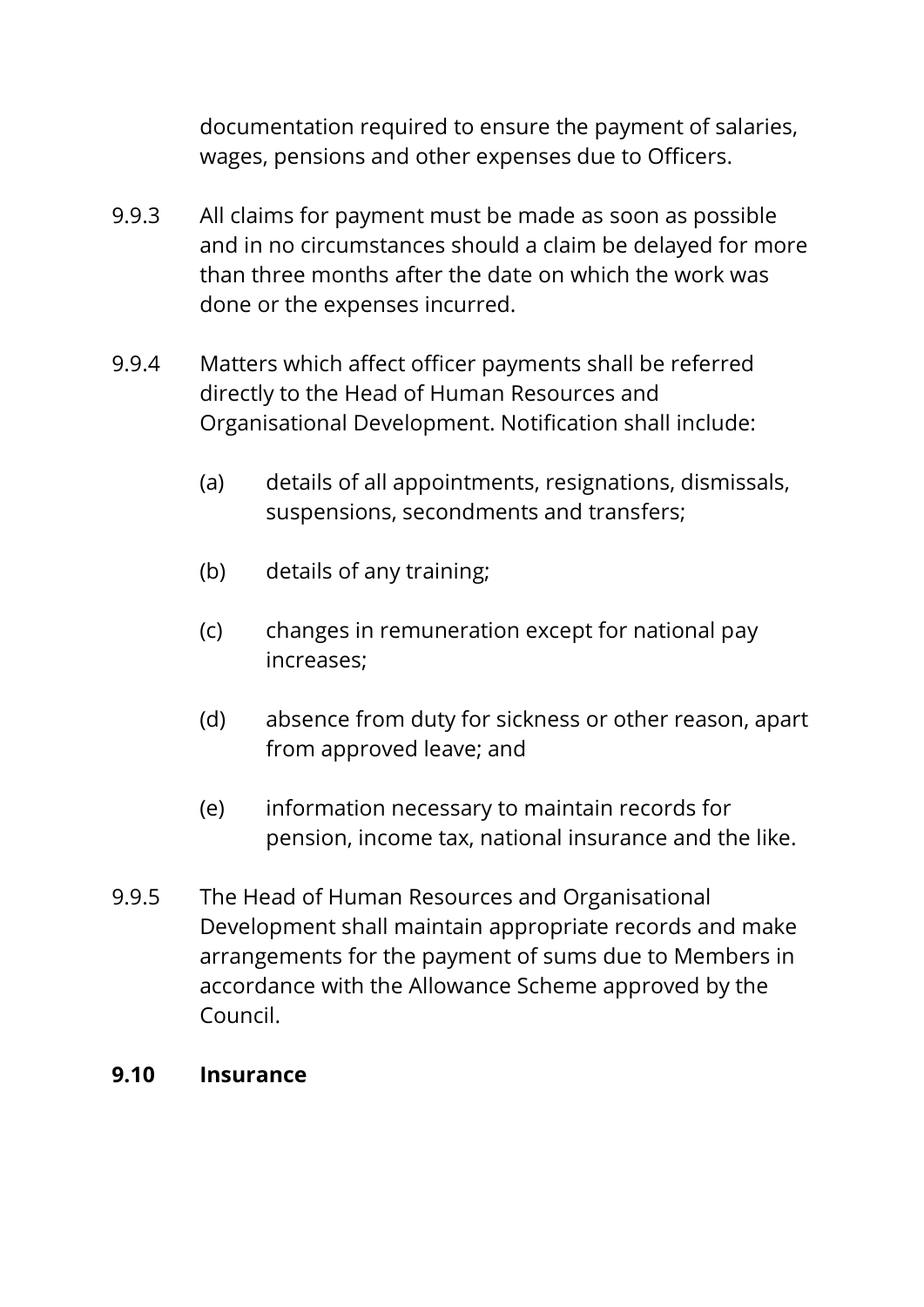- 9.10.1 The Chief Financial Officer shall make and control arrangements for the provision of necessary insurance cover and for the negotiation of any insurance claims.
- 9.10.2 The Chief Financial Officer shall obtain competitive quotations from insurers for the provision of insurance at least every five years unless otherwise determined by the current contract term or the Executive.
- 9.10.3 All budget holders shall notify the Chief Financial Officer of all insurable risks arising from the activities carried out in their area of operation. Such notification shall include:
	- (a) the acquisition of any property which is capable of insurance against fire or other risks;
	- (b) any amendment to the value of any council-owned asset likely to affect the insurable risk; and
	- (c) any insurable risk which may arise through the activities of Members or Officers of the council.
- 9.10.4 All Heads of Service shall notify the Chief Financial Officer of the occurrence of any event which may give rise to a claim under any policy of insurance held by the council or to an ex gratia payment.
- 9.10.5 The Chief Financial Officer shall be authorised to make the appropriate reimbursement of any insurance claim up to the excess limit of the insurance policy concerned.
- 9.10.6 The Chief Financial Officer shall in consultation with the Head of Human Resources and Organisational Development be authorised to make appropriate ex gratia payments and write off the loss of any stores, equipment and other assets up to £1,000.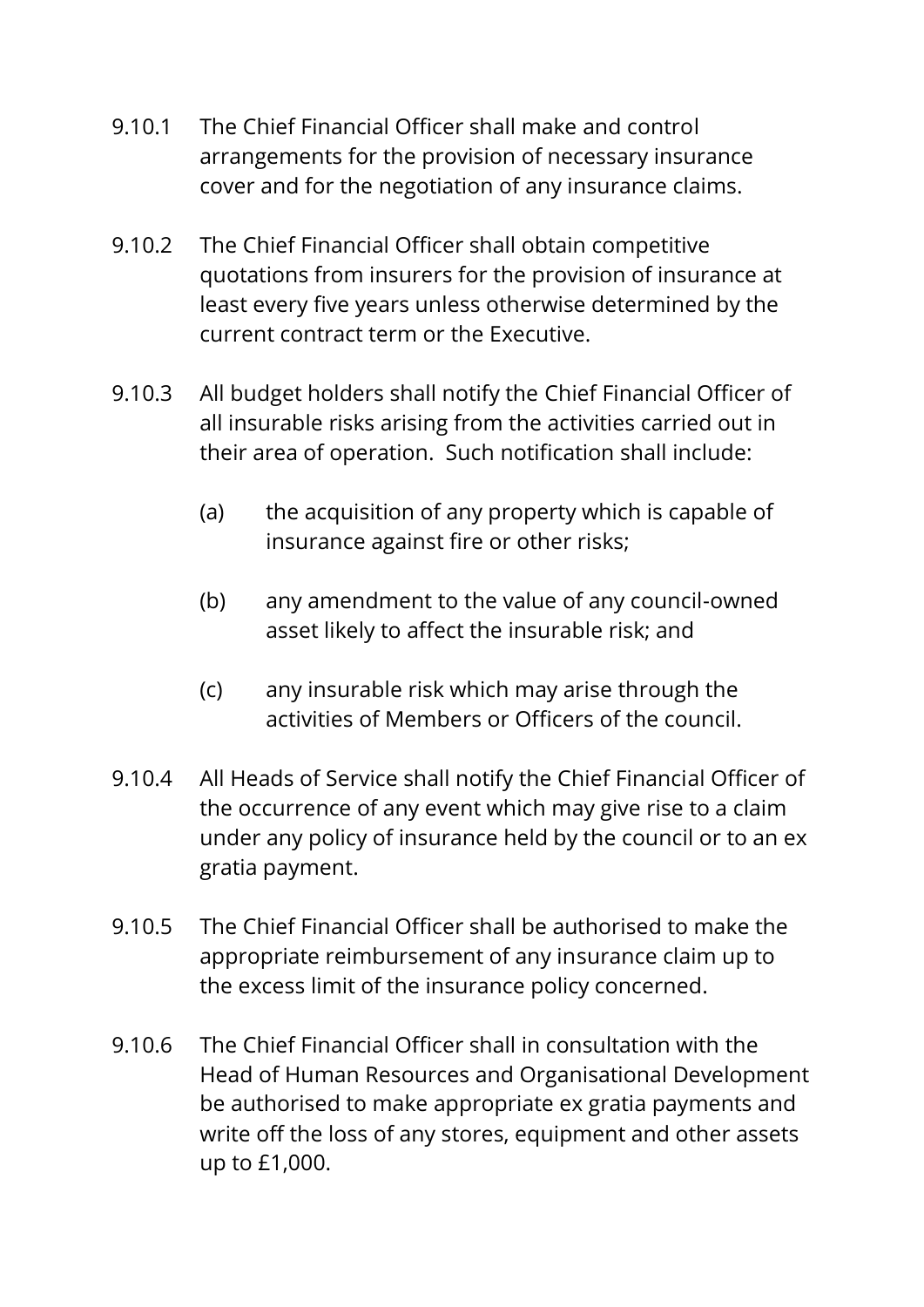- 9.10.7 All appropriate Officers of the council shall be included in a suitable fidelity guarantee insurance.
- 9.10.8 Officers shall consult the Chief Financial Officer in respect of the terms of any indemnity which the council is requested to give.

#### **9.11 Assets**

- 9.11.1 The Chief Financial Officer is the council's Asset Registrar and shall maintain an asset register and associated records of all land, buildings, vehicles and equipment owned, leased or managed by the council.
- 9.11.2 An annual report of vacant and underused properties owned by the council shall be made to the Executive.
- 9.11.3 Where land or buildings are no longer required for their intended use the Asset Registrar shall report to the Executive on the suggested future use, or disposal, of the asset.
- 9.11.4 The Monitoring Officer shall have custody of and keep all title deeds in a secure manner.
- 9.11.5 All Officers shall be responsible for maintaining proper security of the assets under their control.
- 9.11.6 The Chief Financial Officer shall be responsible for ensuring that adequate controls and security procedures are maintained in connection with the council's information technology systems and installations.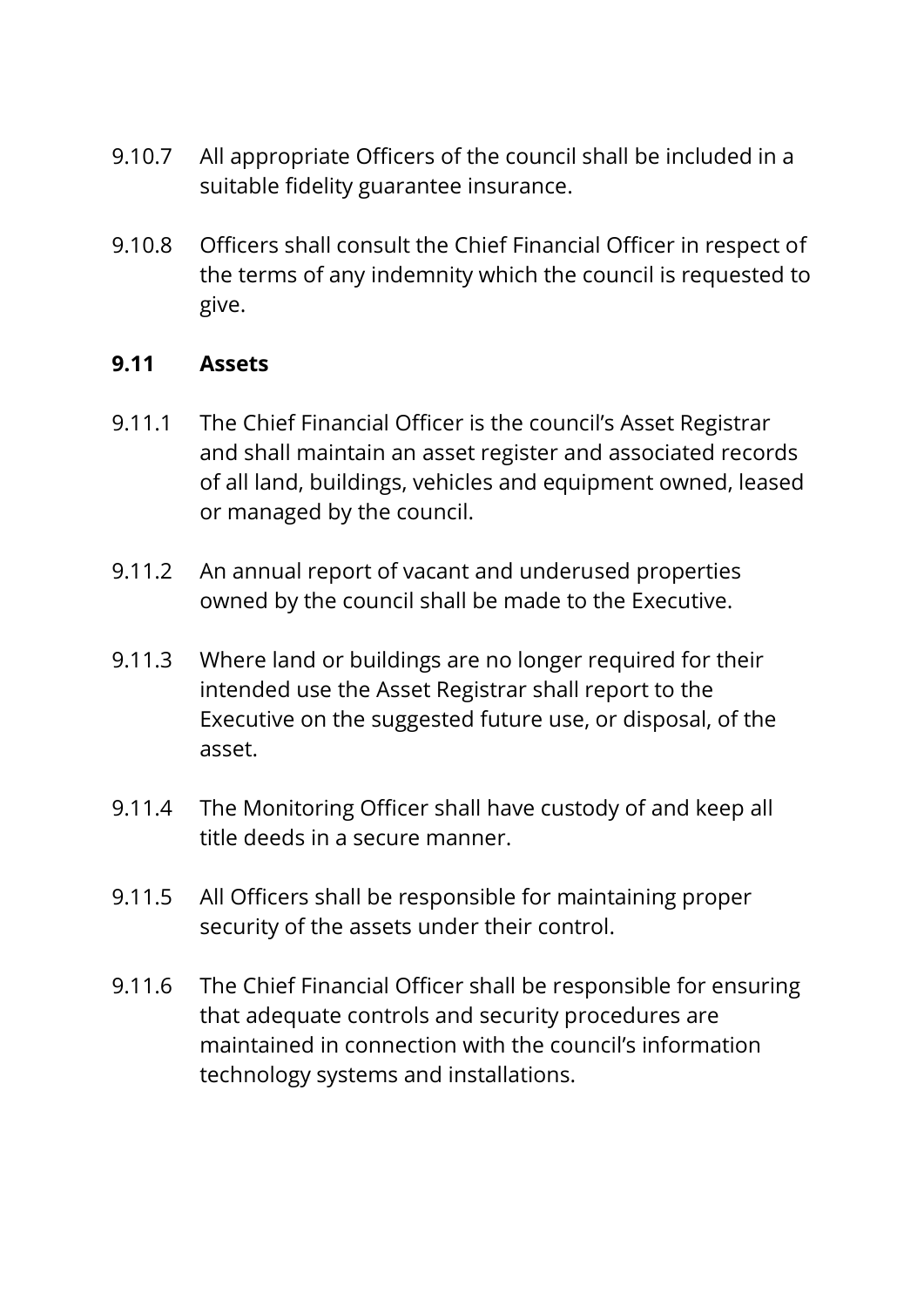# **Appendix 1: Scheme of Financial Delegations**

| <b>Financial</b><br>action                                                                                        | Council                                                       | <b>Executive</b>                    | <b>Chief</b><br>Executive /<br><b>Deputy</b>  | <b>Chief Financial</b><br>Officer /<br><b>Deputy</b> | <b>Heads of</b><br><b>Service</b>                                                                                                                      | <b>Service</b><br><b>Managers</b>                                                  | <b>Budget</b><br>holders                                                           |
|-------------------------------------------------------------------------------------------------------------------|---------------------------------------------------------------|-------------------------------------|-----------------------------------------------|------------------------------------------------------|--------------------------------------------------------------------------------------------------------------------------------------------------------|------------------------------------------------------------------------------------|------------------------------------------------------------------------------------|
| <b>Budget</b><br>setting                                                                                          |                                                               |                                     |                                               |                                                      |                                                                                                                                                        |                                                                                    |                                                                                    |
| Annual<br>approval of<br>the budget,<br>the Medium<br>Term<br>Financial<br>Plan and<br>setting the<br>Council Tax | No<br>financial<br>limit and no<br>delegation<br>of authority | <b>No</b><br>delegated<br>authority | <b>No</b><br>delegated<br>authority           | No delegated<br>authority                            | No delegated<br>authority                                                                                                                              | No delegated<br>authority                                                          | No delegated<br>authority                                                          |
| In year<br>capital<br>funding<br>approval                                                                         | No<br>financial<br>limit                                      | Up to<br>£500,000                   | Up to<br>£250,000                             | Up to £100,000                                       | No delegated<br>authority                                                                                                                              | No delegated<br>authority                                                          | No delegated<br>authority                                                          |
|                                                                                                                   | <b>Management of approved budgets</b>                         |                                     |                                               |                                                      |                                                                                                                                                        |                                                                                    |                                                                                    |
| Expenditure<br>within<br>approved<br>capital and<br>revenue<br>budgets                                            | Delegated<br>to officers                                      | Delegated<br>to officers            | Delegated<br>to budget<br>holders             | Delegated to<br>budget holders                       | Delegated to<br>budget holders                                                                                                                         | Delegated to<br>budget holders                                                     | Up to approved<br>budget                                                           |
| Authority to<br>use<br>earmarked<br>reserves                                                                      | Delegated<br>to officers                                      | Delegated<br>to officers            | Delegated<br>to Chief<br>Financial<br>Officer | No financial<br>limit                                | No delegated<br>authority                                                                                                                              | No delegated<br>authority                                                          | No delegated<br>authority                                                          |
| Purchase<br>order<br>approval<br>and/or<br>contract<br>award                                                      | Delegated<br>to officers                                      | Delegated<br>to officers            | <b>No</b><br>financial<br>limit               | No financial<br>limit                                | Up to<br>£1,000,000 &<br>delegated to<br>Service<br>Managers,<br><b>Budget Holders</b><br>& Service<br>Officers as per<br>Authorised<br>Signatory list | No authority<br>unless<br>delegated by<br>Head of Service<br>$-$ Up to<br>£250,000 | No authority<br>unless<br>delegated by<br>Head of Service<br>$-$ Up to<br>£100,000 |
| Payment of<br>grants                                                                                              | Delegated<br>to officers                                      | Delegated<br>to officers            | No<br>financial<br>limit                      | No financial<br>limit                                | Up to £500,000<br>& delegated to<br>Service<br>Managers,<br><b>Budget Holders</b><br>& Service<br>Officers as per<br>Authorised<br>Signatory list      | No authority<br>unless<br>delegated by<br>Head of Service<br>$-$ Up to<br>£100,000 | No authority<br>unless<br>delegated by<br>Head of Service<br>$-$ Up to<br>£100,000 |